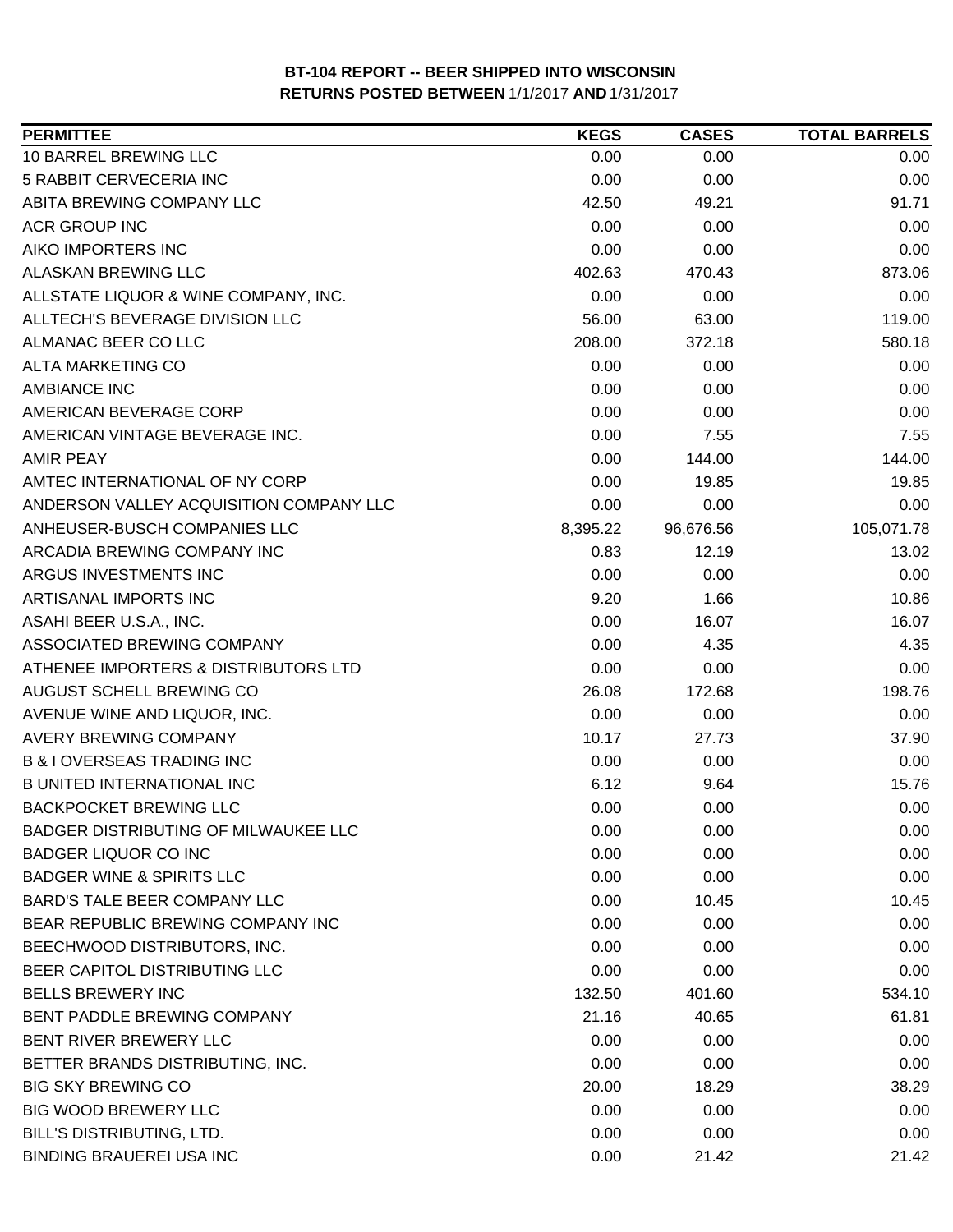| <b>PERMITTEE</b>                        | <b>KEGS</b> | <b>CASES</b> | <b>TOTAL BARRELS</b> |
|-----------------------------------------|-------------|--------------|----------------------|
| <b>BLACK LIST BEER LLC</b>              | 0.00        | 0.69         | 0.69                 |
| <b>BLACKROCKS BREWERY LLC</b>           | 0.00        | 10.50        | 10.50                |
| BLUE POINT BREWING COMPANY INC          | 0.00        | 0.00         | 0.00                 |
| <b>BOSTON BEER CORPORATION</b>          | 504.98      | 2,559.65     | 3,064.63             |
| BRAU BROTHERS BREWING COMPANY, LLC      | 0.00        | 0.00         | 0.00                 |
| BREAKTHRU BEVERAGE GROUP LLC            | 0.00        | 0.00         | 0.00                 |
| BREAKTHRU BEVERAGE GROUP LLC            | 0.00        | 0.00         | 0.00                 |
| BREAKTHRU BEVERAGE WISCONSIN NORTH LLC  | 0.00        | 0.00         | 0.00                 |
| <b>BRECKENRIDGE BREWERY LLC</b>         | 0.00        | 0.00         | 0.00                 |
| <b>BRIAN EWING</b>                      | 29.86       | 36.90        | 66.76                |
| BROWN-FORMAN CORPORATION                | 0.00        | 58.31        | 58.31                |
| C.J.W., INC.                            | 0.00        | 0.00         | 0.00                 |
| CANAL STREET BREWING CO LLC             | 170.00      | 273.24       | 443.24               |
| CAPITOL-HUSTING COMPANY, INC.           | 0.00        | 0.00         | 0.00                 |
| <b>CAROLE MINOGUE</b>                   | 0.00        | 0.00         | 0.00                 |
| CARRIAGE HOUSE IMPORTS, LTD.            | 0.00        | 9.62         | 9.62                 |
| <b>CASCADE BREWING COMPANY LLC</b>      | 0.00        | 0.00         | 0.00                 |
| CENTRAL BEER DISTRIBUTORS, INC.         | 0.00        | 0.00         | 0.00                 |
| CENTRAL BEER IMPORT & EXPORT INC        | 0.00        | 0.00         | 0.00                 |
| CHAS A BERNICK INC                      | 12.09       | 17.49        | 29.58                |
| <b>CHATHAM IMPORTS INC</b>              | 0.00        | 0.00         | 0.00                 |
| <b>CHICAGO BREW WERKS INC</b>           | 0.00        | 0.00         | 0.00                 |
| <b>CHRISTIAN P SCHAEFER</b>             | 0.00        | 12.98        | 12.98                |
| <b>CLASSIC BREWING COMPANY</b>          | 0.00        | 0.00         | 0.00                 |
| COLD SPRING BREWING COMPANY             | 0.00        | 0.00         | 0.00                 |
| <b>COMEBACK BREWING INC</b>             | 0.00        | 0.00         | 0.00                 |
| CRAFT BREW ALLIANCE INC                 | 0.00        | 0.00         | 0.00                 |
| <b>CRAFT REVOLUTION LLC</b>             | 10.00       | 21.52        | 31.52                |
| <b>CROWN IMPORTS LLC</b>                | 0.00        | 6,452.41     | 6,452.41             |
| <b>CUSTOM CALIFORNIA CRAFT BEER LLC</b> | 0.00        | 0.00         | 0.00                 |
| D&V INTERNATIONAL INC                   | 16.77       | 18.47        | 35.24                |
| <b>DAILY CELLARS LLC</b>                | 0.00        | 0.00         | 0.00                 |
| <b>DANNY RAKOVIC</b>                    | 0.00        | 0.00         | 0.00                 |
| DEAN DISTRIBUTING, INC.                 | 0.00        | 0.00         | 0.00                 |
| DEAN DISTRIBUTING, INC.                 | 0.00        | 0.00         | 0.00                 |
| <b>DELIA E RODRIGUEZ</b>                | 0.00        | 0.00         | 0.00                 |
| DESCHUTES BREWERY INC                   | 149.89      | 512.03       | 661.92               |
| DESTIHL HOLDINGS LLC                    | 0.00        | 0.00         | 0.00                 |
| DETROIT RIVERTOWN BREWING LLC           | 3.50        | 10.89        | 14.39                |
| DIAGEO BEER COMPANY USA                 | 771.57      | 2,388.64     | 3,160.21             |
| DOANE DISTRIBUTING, INC.                | 0.00        | 0.00         | 0.00                 |
| DOGFISH HEAD CRAFT BREWERY LLC          | 52.01       | 194.20       | 246.21               |
| <b>DOYNA LTD</b>                        | 0.00        | 5.65         | 5.65                 |
| DUVEL MOORTGAT USA LTD                  | 2.67        | 16.05        | 18.72                |
| E & J GALLO WINERY                      | 0.00        | 89.66        | 89.66                |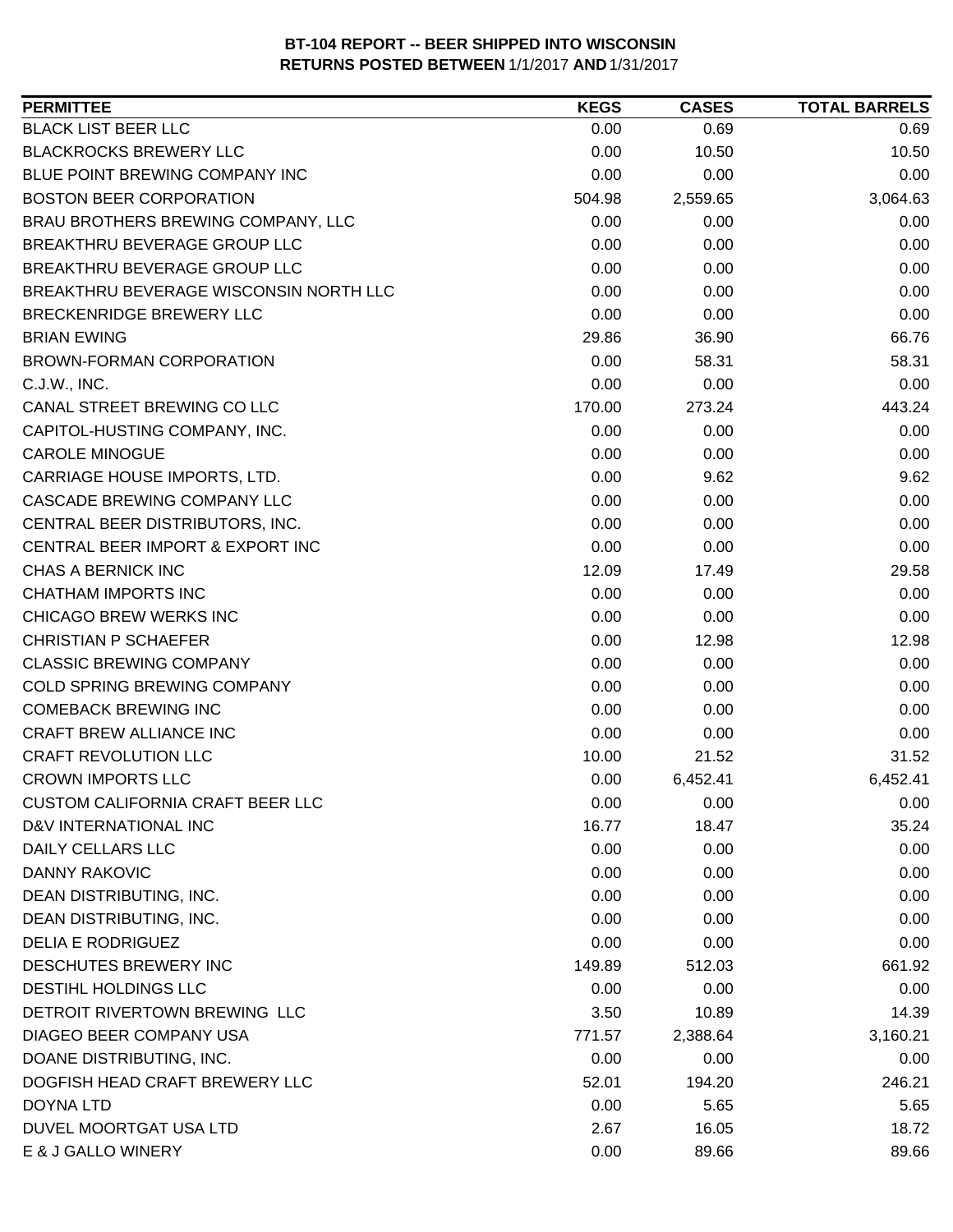| <b>PERMITTEE</b>                             | <b>KEGS</b> | <b>CASES</b> | <b>TOTAL BARRELS</b> |
|----------------------------------------------|-------------|--------------|----------------------|
| EASTERN LIQUORS USA INC                      | 0.00        | 0.00         | 0.00                 |
| <b>EINSTOK BEER COMPANY LP</b>               | 0.00        | 0.00         | 0.00                 |
| EL DORADO BEVERAGE CO                        | 0.00        | 5.62         | 5.62                 |
| ELYSIAN BREWING COMPANY INC                  | 0.00        | 0.00         | 0.00                 |
| EPIC BREWING COMPANY LLC                     | 0.00        | 0.00         | 0.00                 |
| EPIC BREWING COMPANY LLC                     | 33.25       | 58.99        | 92.24                |
| FABIANO BROTHERS - WISCONSIN LLC             | 0.00        | 0.00         | 0.00                 |
| FEDERATION OF BEER INC                       | 0.00        | 0.00         | 0.00                 |
| FLANIGAN DISTRIBUTING OF DOOR COUNTY, INC.   | 0.00        | 0.00         | 0.00                 |
| FLAT EARTH HOLDINGS LLC                      | 0.00        | 0.00         | 0.00                 |
| FLYING DOG BREWERY LLLP                      | 9.00        | 44.42        | 53.42                |
| FOUR SEASONS BEER DISTRIBUTORS INC           | 0.00        | 0.00         | 0.00                 |
| FRANK BEER DISTRIBUTORS, INC.                | 0.00        | 0.00         | 0.00                 |
| FRANK BEER SOUTH LLC                         | 0.00        | 0.00         | 0.00                 |
| FRANK LIQUOR COMPANY, INC.                   | 0.00        | 92.94        | 92.94                |
| FRANK LIQUORS OF LA CROSSE, INC.             | 0.00        | 0.00         | 0.00                 |
| <b>FRANKENMUTH BREWING COMPANY</b>           | 0.00        | 0.00         | 0.00                 |
| <b>FRED R KARM JR</b>                        | 0.00        | 0.00         | 0.00                 |
| FULTON STREET BREWERY LLC                    | 0.00        | 0.00         | 0.00                 |
| <b>G &amp; F DISTRIBUTING INC</b>            | 0.00        | 0.00         | 0.00                 |
| <b>G K SKAGGS INC</b>                        | 0.00        | 28.70        | 28.70                |
| <b>GARY'S CORPORATION OF OAK CREEK</b>       | 0.00        | 0.00         | 0.00                 |
| GB SALES MILWAUKEE, INC.                     | 0.00        | 0.00         | 0.00                 |
| GELOSO BEVERAGE GROUP LLC                    | 0.00        | 0.00         | 0.00                 |
| GENERAL BEER DISTRIBUTORS CO.                | 0.00        | 0.00         | 0.00                 |
| GENERAL BEER-NORTHEAST INC                   | 0.00        | 0.00         | 0.00                 |
| GENERAL BEER-NORTHEAST INC                   | 0.00        | 0.00         | 0.00                 |
| GENERAL BEER-NORTHWEST, INC.                 | 0.00        | 0.00         | 0.00                 |
| <b>GENERAL BEER-NORTHWEST, INC.</b>          | 0.00        | 0.00         | 0.00                 |
| <b>GENERAL BEVERAGE SALES CO- OSHKOSH</b>    | 0.00        | 0.00         | 0.00                 |
| <b>GENERAL BEVERAGE SALES CO.</b>            | 0.00        | 0.00         | 0.00                 |
| <b>GENERAL BEVERAGE SALES CO.- MILWAUKEE</b> | 0.00        | 0.00         | 0.00                 |
| <b>GFBC INC</b>                              | 0.00        | 16.63        | 16.63                |
| <b>GLOBAL VILLAGE IMPORTS LLC</b>            | 0.00        | 0.00         | 0.00                 |
| <b>GLORIA R RAGSDALE</b>                     | 0.00        | 0.00         | 0.00                 |
| <b>GMB PARTNERS LLC</b>                      | 0.00        | 0.00         | 0.00                 |
| <b>GREGORY S HARDMAN</b>                     | 0.00        | 0.00         | 0.00                 |
| <b>GTBC LLC</b>                              | 0.00        | 0.00         | 0.00                 |
| H C FOODS CO LTD                             | 0.00        | 0.00         | 0.00                 |
| <b>HALES ALES LTD</b>                        | 0.00        | 0.00         | 0.00                 |
| HARPOON DISTRIBUTING COMPANY                 | 16.89       | 41.37        | 58.26                |
| <b>HARVEST MOON BREWING LLP</b>              | 0.00        | 0.00         | 0.00                 |
| HEINEKEN USA INCORPORATED                    | 108.88      | 3,715.98     | 3,824.86             |
| HENDRICKS BEVERAGE, INC.                     | 0.00        | 0.00         | 0.00                 |
| HIGH COUNTRY BREWERY INC                     | 0.00        | 0.00         | 0.00                 |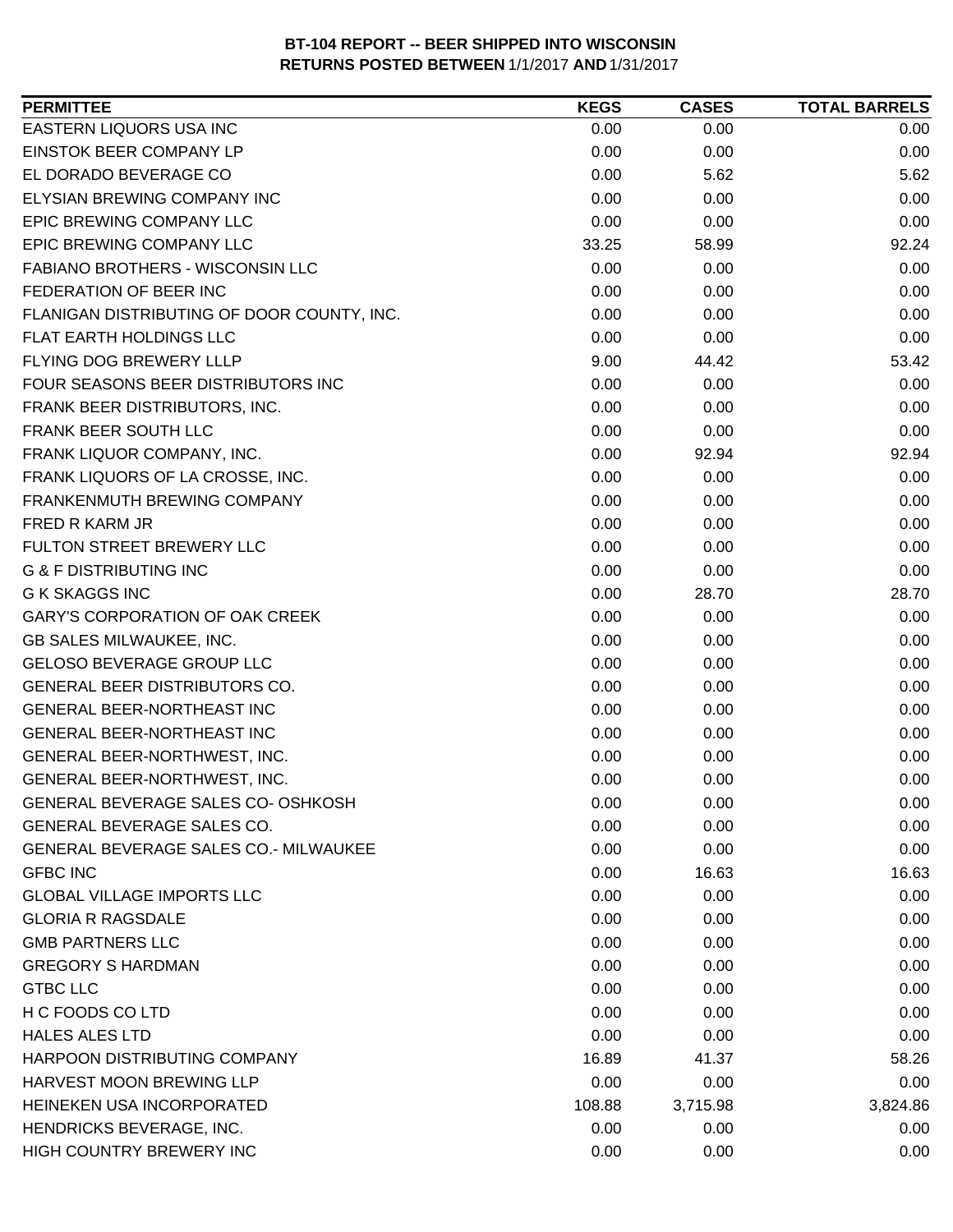| <b>PERMITTEE</b>                      | <b>KEGS</b> | <b>CASES</b> | <b>TOTAL BARRELS</b> |
|---------------------------------------|-------------|--------------|----------------------|
| <b>ILLYRIAN IMPORT INC</b>            | 0.00        | 0.00         | 0.00                 |
| INDEED BREWING COMPANY LLC            | 0.00        | 0.88         | 0.88                 |
| INDIAN PEAKS BREWING COMPANY          | 62.17       | 148.91       | 211.08               |
| <b>IRL, INCORPORATED</b>              | 0.00        | 0.00         | 0.00                 |
| <b>IRON HORSE BEVERAGE LLC</b>        | 0.00        | 0.00         | 0.00                 |
| <b>JAW PROPERTIES LLC</b>             | 0.00        | 0.00         | 0.00                 |
| <b>JDZ INC</b>                        | 0.00        | 10.24        | 10.24                |
| <b>JOHN J COLLETTI</b>                | 0.00        | 0.00         | 0.00                 |
| JOHNSON BROTHERS OF WISCONSIN INC     | 0.00        | 0.00         | 0.00                 |
| JOM WINE & SPIRITS INC                | 0.00        | 0.00         | 0.00                 |
| JOSEPH JAMES BREWING CO INC           | 0.00        | 0.00         | 0.00                 |
| <b>JOSHUA DETH</b>                    | 18.67       | $-86.79$     | $-68.12$             |
| KAY BEER DISTRIBUTING, INC.           | 0.00        | 0.00         | 0.00                 |
| KEWEENAW BREWING CO LLC               | 26.75       | 31.43        | 58.18                |
| KOJIMA & INTERNATIONAL ASSOCIATES INC | 0.00        | 0.00         | 0.00                 |
| KOOCHENVAGNERS BREWING COMPANY        | 50.52       | 200.46       | 250.98               |
| <b>KYSELA PERE ET FILS LTD</b>        | 0.00        | 0.00         | 0.00                 |
| LA CROSSE BEVERAGE LLC                | 0.00        | 0.00         | 0.00                 |
| LABATT USA OPERATING CO LLC           | 16.00       | 1,043.24     | 1,059.24             |
| <b>LAGUNITAS BREWING CO</b>           | 323.50      | 604.94       | 928.44               |
| LAKE SUPERIOR BREWING CO LLC          | 0.00        | 0.29         | 0.29                 |
| LARRY'S DISTRIBUTING CO., INC.        | 0.00        | 0.00         | 0.00                 |
| LEAMON MERCANTILE CO. CORP            | 0.00        | 0.00         | 0.00                 |
| LEE BEVERAGE OF WISCONSIN LLC         | 0.00        | 0.00         | 0.00                 |
| LEE BEVERAGE OF WISCONSIN LLC         | 0.00        | 0.00         | 0.00                 |
| LEE BEVERAGE OF WISCONSIN LLC         | 0.00        | 0.00         | 0.00                 |
| LEFT COAST BREWING CO                 | 0.00        | 0.00         | 0.00                 |
| LENA BEVERAGE COMPANY                 | 2.49        | 0.14         | 2.63                 |
| LIFT BRIDGE BREWING TECHNOLOGIES LLC  | 0.33        | 7.11         | 7.44                 |
| LOUIS GLUNZ BEER INC                  | 1.27        | 42.11        | 43.38                |
| <b>LUCID BREWING LLC</b>              | 0.00        | 0.00         | 0.00                 |
| MAD RIVER BREWING COMPANY INC         | 0.00        | 0.00         | 0.00                 |
| MANNEKEN-BRUSSEL IMPORTS INC          | 0.23        | 19.02        | 19.25                |
| <b>MARK ANTHONY BRANDS INC</b>        | 0.00        | 282.85       | 282.85               |
| MASSACHUSETTS BEVERAGE ALLIANCE LLC   | 0.00        | 0.00         | 0.00                 |
| MERCHANT DU VIN CORPORATION           | 9.72        | 53.63        | 63.35                |
| METROPOLITAN BREWING LLC              | 15.17       | 9.60         | 24.77                |
| <b>MHW LTD</b>                        | 0.00        | 3.66         | 3.66                 |
| <b>MICHAEL G ANSAY</b>                | 0.00        | 0.00         | 0.00                 |
| MICHAUD DISTRIBUTING INC              | 0.00        | 0.00         | 0.00                 |
| MID-WISCONSIN BEVERAGE, INC.          | 0.00        | 0.00         | 0.00                 |
| MIKE A WILLERTON                      | 0.00        | 0.00         | 0.00                 |
| MILLER BEER OF THE NORTHWOODS, INC.   | 0.00        | 0.00         | 0.00                 |
| <b>MILLERCOORS LLC</b>                | 2,165.84    | 24,881.26    | 27,047.10            |
| MILLERCOORS LLC                       | 187.57      | 8,413.16     | 8,600.73             |
|                                       |             |              |                      |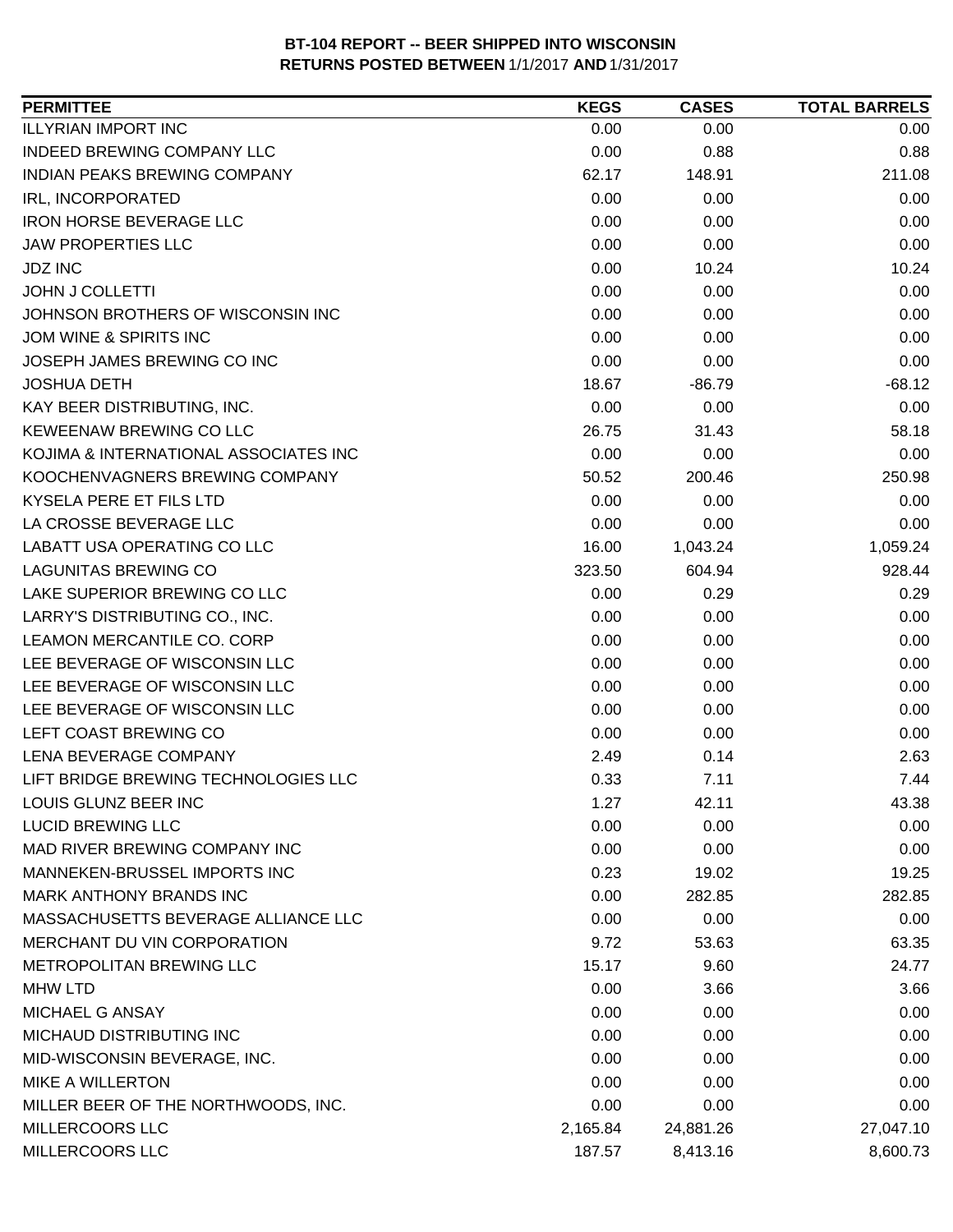| <b>PERMITTEE</b>                     | <b>KEGS</b> | <b>CASES</b> | <b>TOTAL BARRELS</b> |
|--------------------------------------|-------------|--------------|----------------------|
| MILLSTREAM INVESTMENTS INC           | 0.00        | 0.00         | 0.00                 |
| <b>MOR-DALL ENTERPRISES INC.</b>     | 26.22       | 99.28        | 125.50               |
| MOTHER LODE BREWING LLC              | 0.00        | 0.00         | 0.00                 |
| MOUNTAINEER HOLDINGS LLC             | 0.00        | 0.00         | 0.00                 |
| <b>MOYLANS BREWING CO LTD</b>        | 0.00        | 0.00         | 0.00                 |
| NDC SYSTEMS LP                       | 73.45       | 0.00         | 73.45                |
| NEBRASKA BREWING CO INC              | 3.83        | 21.05        | 24.88                |
| NEEDHAM DISTRIBUTING CO., INC.       | 0.00        | 0.00         | 0.00                 |
| NEW BELGIUM BREWING COMPANY INC      | 269.98      | 1,108.18     | 1,378.16             |
| NEW HOLLAND BREWING CO LLC           | 7.66        | 31.40        | 39.06                |
| NEW YORK MUTUAL TRADING CO INC       | 0.14        | 0.00         | 0.14                 |
| NOELKE DISTRIBUTORS, INC.            | 0.00        | 0.00         | 0.00                 |
| NORTH COAST BREWING CO INC           | 18.17       | 71.15        | 89.32                |
| NORTHWEST BEVERAGES, INC.            | 0.00        | 0.00         | 0.00                 |
| NOUVEAU VENTURES LLC                 | 0.00        | 0.00         | 0.00                 |
| OFF-KILTER BREWING INC               | 0.50        | 0.14         | 0.64                 |
| ONION PUB & BREWERY INC              | 0.00        | 0.00         | 0.00                 |
| OREGON BREWING COMPANY INC           | 6.81        | 13.81        | 20.62                |
| OTT SCHWEITZER DISTRIBUTORSHIP, INC. | 0.00        | 0.00         | 0.00                 |
| PABST BREWING COMPANY LLC            | 88.00       | 670.07       | 758.07               |
| PAMPA BEVERAGES LLC                  | 0.00        | 0.00         | 0.00                 |
| PARADOX BEER COMPANY INC             | 0.00        | 0.00         | 0.00                 |
| PARK RIDGE DISTRIBUTING, INC.        | 0.00        | 0.00         | 0.00                 |
| PATERNO IMPORTS LTD                  | 0.00        | 0.00         | 0.00                 |
| PAULANER USA LLC                     | 266.09      | 537.27       | 803.36               |
| PEHLER DISTRIBUTING, INC.            | 0.00        | 0.00         | 0.00                 |
| PERENNIAL PARTNERS LLC               | 3.33        | 1.15         | 4.48                 |
| PHIL KNUTSEN                         | 0.00        | 0.00         | 0.00                 |
| PHILLIPS WINE COMPANY                | 0.00        | 0.00         | 0.00                 |
| PRO-LIQUITECH LLC                    | 0.00        | 0.00         | 0.00                 |
| PROST BREWING COMPANY LLC            | 0.00        | 5.23         | 5.23                 |
| RANGE BEVERAGE, INCORPORATED         | 0.00        | 0.00         | 0.00                 |
| RATAS WHOLESALE LIQUOR COMPANY       | 0.00        | 0.00         | 0.00                 |
| <b>RAVEN BRANDS INC</b>              | 0.00        | 0.00         | 0.00                 |
| <b>REINHARD PUCHERT</b>              | 0.00        | 0.00         | 0.00                 |
| RELETA BREWING COMPANY LLC           | 0.00        | 0.00         | 0.00                 |
| RENEGADE BREWING COMPANY LLC         | 10.65       | 13.79        | 24.44                |
| <b>RICHARD D KATECHIS</b>            | 25.50       | 104.21       | 129.71               |
| RIVER CITY DISTRIBUTING CO., INC.    | 0.00        | 0.00         | 0.00                 |
| S & H INDEPENDENT PREMIUM BRANDS LLC | 276.06      | 0.00         | 276.06               |
| S. & S. DISTRIBUTING, INC.           | 0.00        | 0.00         | 0.00                 |
| S. & S. DISTRIBUTING, INC.           | 0.00        | 0.00         | 0.00                 |
| SAPPORO USA INC                      | 7.39        | 27.82        | 35.21                |
| SARATOGA LIQUOR CO., INC.            | 0.00        | 0.00         | 0.00                 |
|                                      |             |              |                      |
| SAUGATUCK BREWING COMPANY INC        | 0.00        | 0.00         | 0.00                 |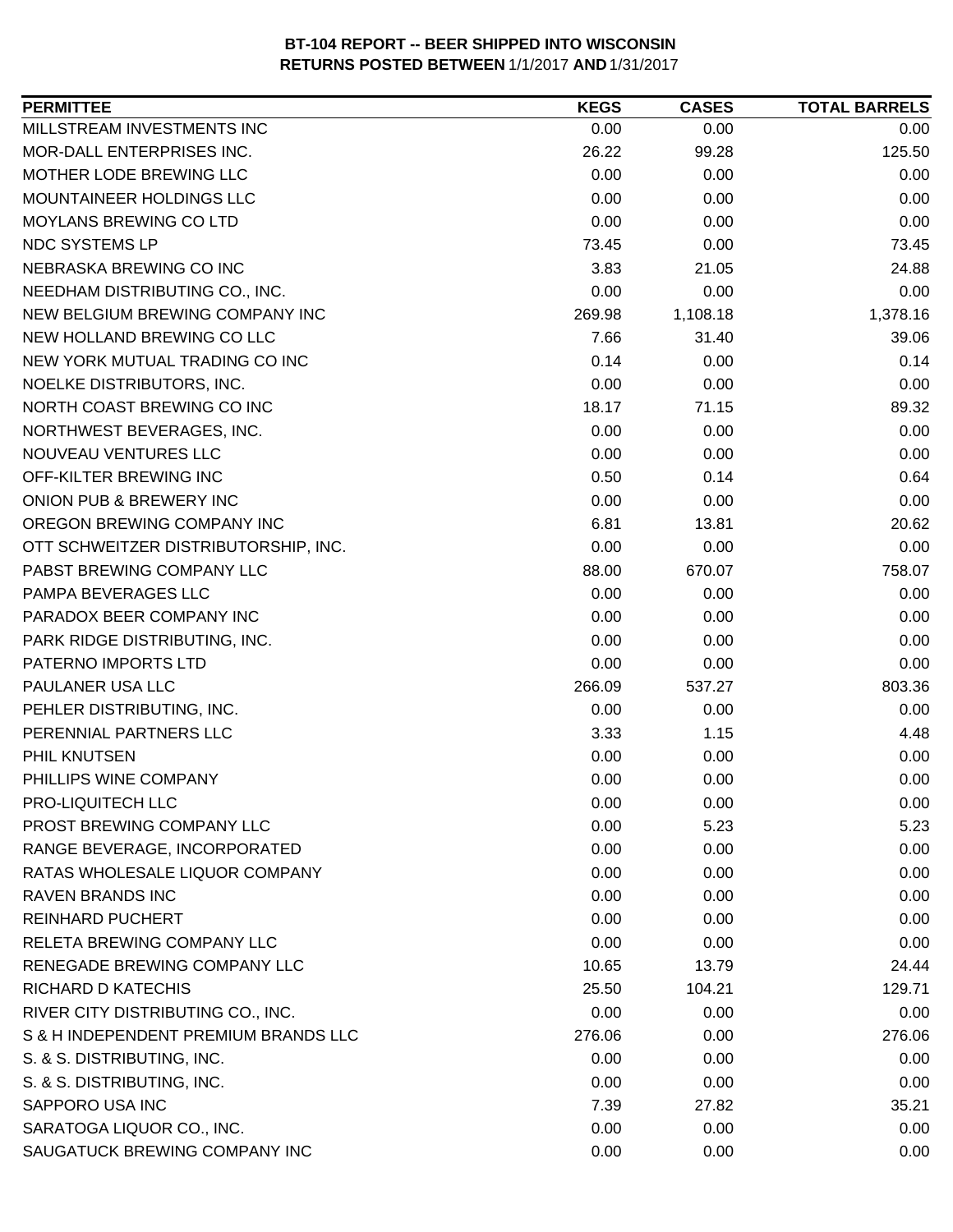| <b>PERMITTEE</b>                        | <b>KEGS</b> | <b>CASES</b> | <b>TOTAL BARRELS</b> |
|-----------------------------------------|-------------|--------------|----------------------|
| SCUTTLEBUTT BREWING CO LLC              | 0.00        | 0.00         | 0.00                 |
| <b>SHANE WELCH</b>                      | 3.41        | 30.19        | 33.60                |
| SHELTON BROTHERS INC                    | 2.72        | 12.53        | 15.25                |
| <b>SHORTS BREWING COMPANY</b>           | 1.17        | 9.44         | 10.61                |
| SIERRA NEVADA BREWING COMPANY           | 62.22       | 894.22       | 956.44               |
| SINGHA NORTH AMERICA INC                | 0.00        | 0.00         | 0.00                 |
| SMUTTYNOSE BREWING CO INC               | 0.00        | 0.00         | 0.00                 |
| SOLEMN OATH BREWERY LLC                 | 0.00        | 0.00         | 0.00                 |
| SOUTHERN TIER BREWING COMPANY LLC       | 10.00       | 45.02        | 55.02                |
| <b>SRB OPERATIONS LLC</b>               | 0.00        | 0.00         | 0.00                 |
| ST KILLIAN IMPORTING CO INC             | 22.49       | 85.04        | 107.53               |
| STANLEY STAWSKI DIST CO INC             | 0.00        | 29.18        | 29.18                |
| STEINBECK BREWING COMPANY               | 0.00        | 0.00         | 0.00                 |
| <b>STEVE CRIDER</b>                     | 0.00        | 0.00         | 0.00                 |
| SUMMIT BREWING COMPANY                  | 127.03      | 273.94       | 400.97               |
| SUN KING BREWING CO LLC                 | 0.00        | 0.00         | 0.00                 |
| <b>SUPERIOR BEVERAGES LLC</b>           | 0.00        | 0.00         | 0.00                 |
| <b>SURLY BREWING COMPANY</b>            | 271.83      | 190.54       | 462.37               |
| SURVILLE ENTERPRISES CORP               | 0.00        | 0.00         | 0.00                 |
| TABLEBLUFF BREWING CO INC               | 0.00        | 11.61        | 11.61                |
| TALLGRASS BREWING COMPANY INC           | 10.05       | 20.03        | 30.08                |
| THE BRUERY LLC                          | 0.00        | 0.00         | 0.00                 |
| THE CHURCH STREET BREWING COMPANY LLC   | 0.00        | 0.00         | 0.00                 |
| THE DUDES' BREWING COMPANY LLC          | 0.00        | 0.00         | 0.00                 |
| THE GAMBRINUS COMPANY                   | 52.00       | 87.09        | 139.09               |
| THE GREAT LAKES BREWING CO              | 78.35       | 149.81       | 228.16               |
| THE R.S. LIPMAN COMPANY                 | 0.00        | 0.00         | 0.00                 |
| THE TRI CITY BREWING COMPANY            | 0.00        | 0.00         | 0.00                 |
| THE VETERAN BEVERAGE COMPANY            | 0.00        | 19.93        | 19.93                |
| THREE FLOYDS BREWING LLC                | 126.66      | 146.53       | 273.19               |
| TIGHTHEAD BREWING COMPANY               | 10.68       | 6.91         | 17.59                |
| <b>TODD FYTEN</b>                       | 0.00        | 80.00        | 80.00                |
| <b>TOPPLING GOLIATH INC</b>             | 13.17       | 220.55       | 233.72               |
| TRIANGLE DISTRIBUTING COMPANY, INC.     | 0.00        | 0.00         | 0.00                 |
| <b>TRIBES GRILL INC</b>                 | 0.00        | 0.00         | 0.00                 |
| <b>TROIKA BREWING COMPANY LLC</b>       | 0.00        | 0.00         | 0.00                 |
| <b>TRUCKEE CRAFT BREWING</b>            | 0.00        | 0.00         | 0.00                 |
| <b>TWO BROTHERS BREWING COMPANY</b>     | 3.00        | 51.33        | 54.33                |
| UINTA BREWING COMPANY                   | 0.00        | 0.00         | 0.00                 |
| UNE ANNEE BREWERY LLC                   | 1.53        | 3.22         | 4.75                 |
| UNITED STATES BEVERAGE LLC              | 0.00        | 135.13       | 135.13               |
| UNITED STATES DISTILLED PRODUCTS CO.    | 0.00        | 109.91       | 109.91               |
| UNITY VIBRATION LIVING KOMBUCHA TEA LLC | 1.00        | 8.93         | 9.93                 |
| UPLAND BREWING COMPANY INC              | 14.65       | 11.22        | 25.87                |
| URBAN CHESTNUT BREWING CO INC           | 0.00        | 0.00         | 0.00                 |
|                                         |             |              |                      |